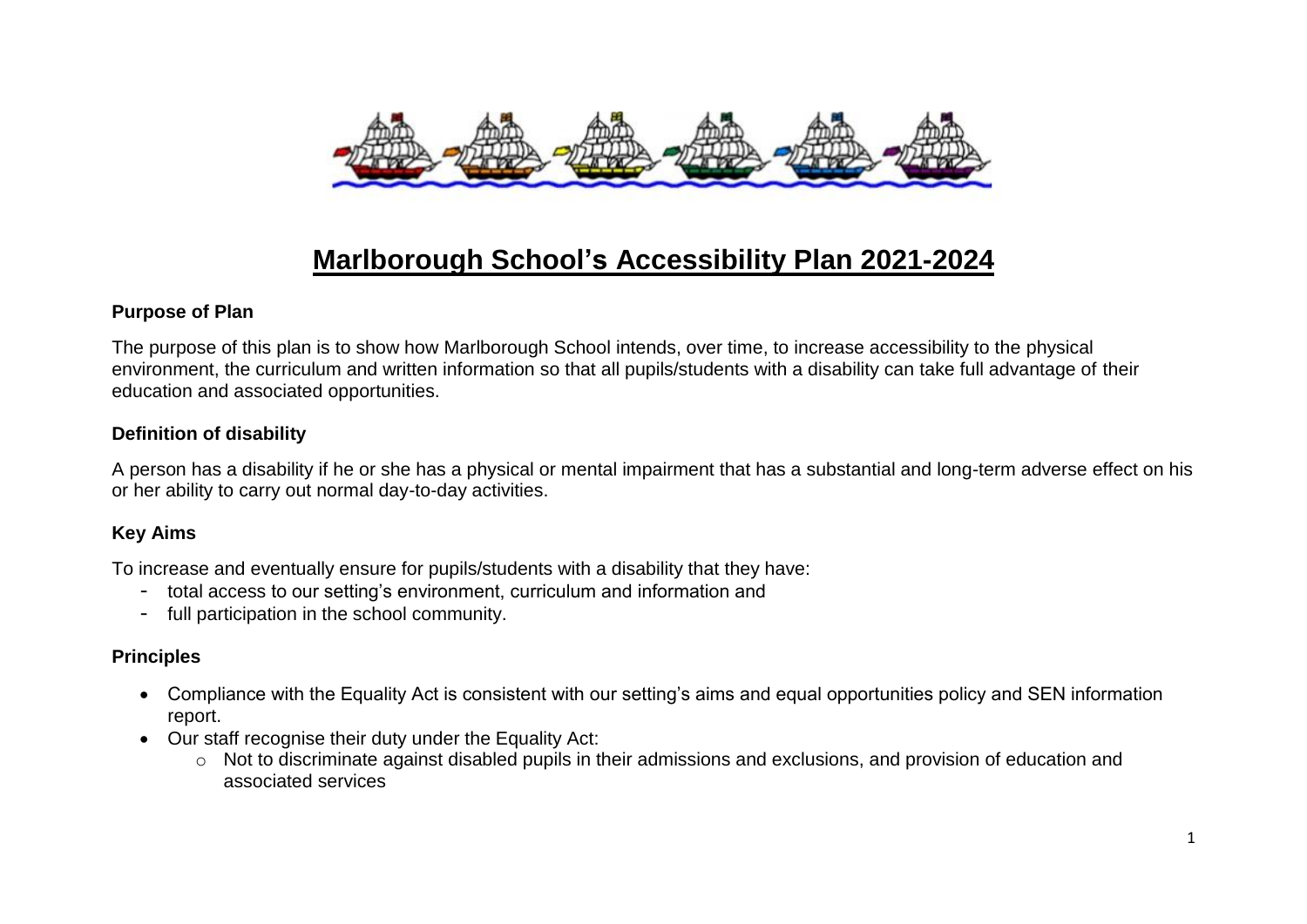- o Not to treat disabled pupils less favourably
- o To take reasonable steps to avoid putting disabled pupils at a substantial disadvantage
- o To publish an accessibility plan
- In performing their duties governors have regard to the Equality Act 2010
- Marlborough School
	- o recognises and values the young person's knowledge/parents' knowledge of their child's disability
	- o recognises the effect their disability has on his/her ability to carry out activities,
	- $\circ$  respects the parents' and child's right to confidentiality
- Marlborough School provides all pupils with a broad and balanced curriculum that is differentiated, personalised and age appropriate.

# **Increasing Access for disabled pupils to the school curriculum**

*This includes teaching and learning and the wider curriculum of the school such as participation in after school clubs, leisure and cultural activities or school visits.*

- All clubs, activities and trips planned should be accessible and inclusive by making reasonable adjustments.
- A broad and balanced curriculum should be accessible for all children. At times this might be a highly differentiated and personalised curriculum.
- Indoor and outdoor curriculum provision should be planned to include the needs of all children.

# **Improving access to the physical environment of the school**

*This includes improvements to the physical environment of the school and physical aids to access education.*

• The indoor and outdoor areas of the school should be accessible to all children, parents and staff.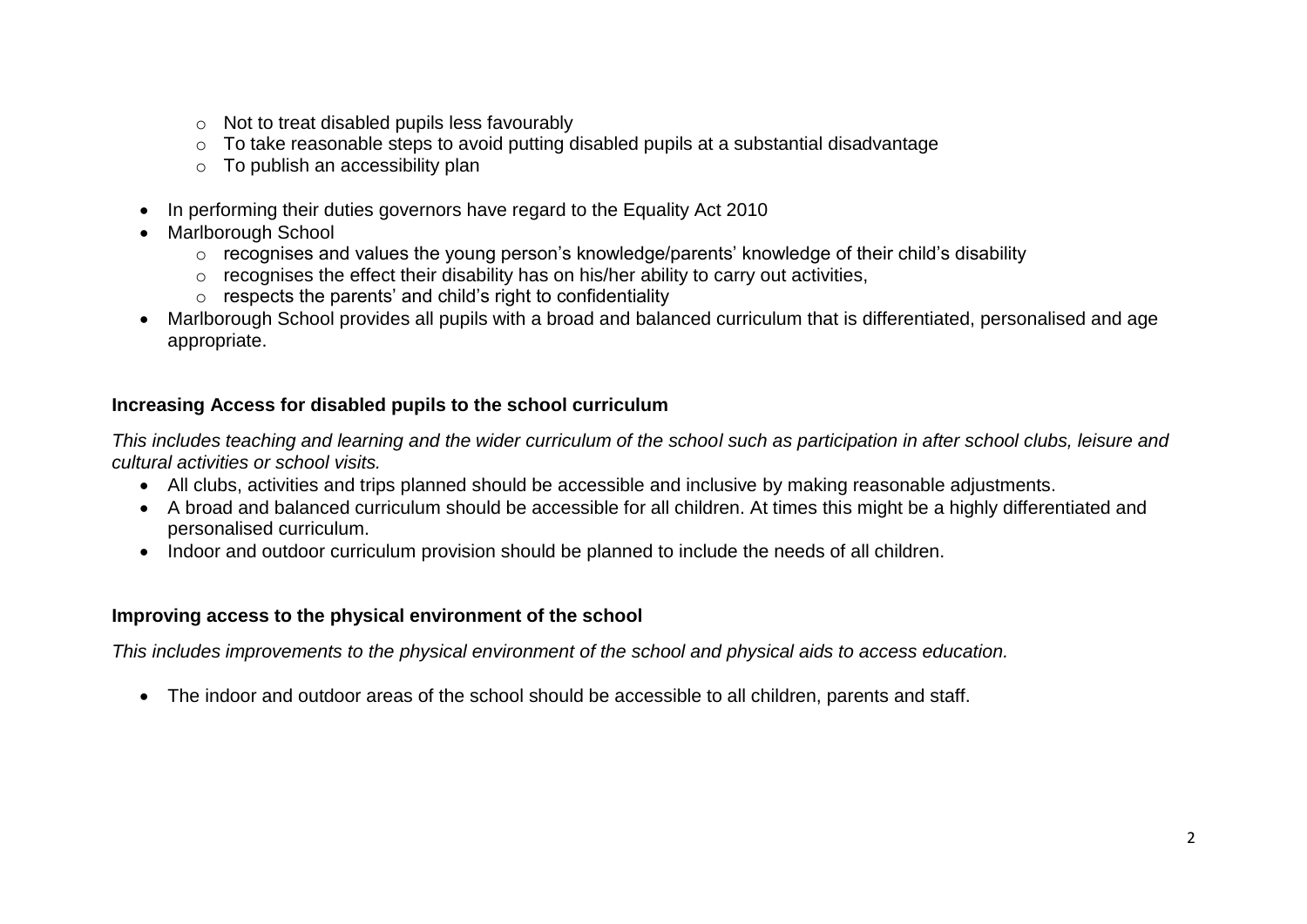#### **Improving the delivery of written information to disabled pupils**

*This will include planning to make written information that is normally provided by the school to its pupils available to disabled pupils. Examples might include handouts, timetables, textbooks and information about school events. The information should take account of pupils' disabilities and pupils' and parents preferred formats and be made available within a reasonable time frame.*

• Information should be communicated in an accessible form and should include enlarged print or alternative formats where needed. We should ensure that any communication sent electronically is accessible on all platforms required.

#### **Financial Planning and control**

The headteacher, SLT and the finance committee will review the financial implications of the accessibility plan as part of the normal budget review process.

# **Accessibility Action Plan**

| <b>Compliance with the Equality Act</b>                                                                         |                                                                                                        |                    |                                  |                             |              |  |  |
|-----------------------------------------------------------------------------------------------------------------|--------------------------------------------------------------------------------------------------------|--------------------|----------------------------------|-----------------------------|--------------|--|--|
| <b>Accessibility Outcome</b>                                                                                    | <b>Action to ensure Outcome</b>                                                                        | Who<br>responsible | Long,<br>medium or<br>short-term | <b>Time</b><br><b>Frame</b> | <b>Notes</b> |  |  |
| <b>Continually involve</b><br>the children's voice<br>and parents voice on<br>the on the<br>accessibility plan. | Use SEN Meetings/EHC<br>$\bullet$<br>reviews<br>Through school parliament<br>$\bullet$                 | <b>SENCO</b>       | On-going                         | $On-$<br>going.             |              |  |  |
| <b>Ensure any staff</b><br>accommodation is<br>suitable for use by                                              | Costings for reduced level<br>$\bullet$<br>kitchen sinks, sink lever taps,<br>slip-resistant flooring? | SENCO and<br>Head. | Long term                        | 2 year<br>plan.             |              |  |  |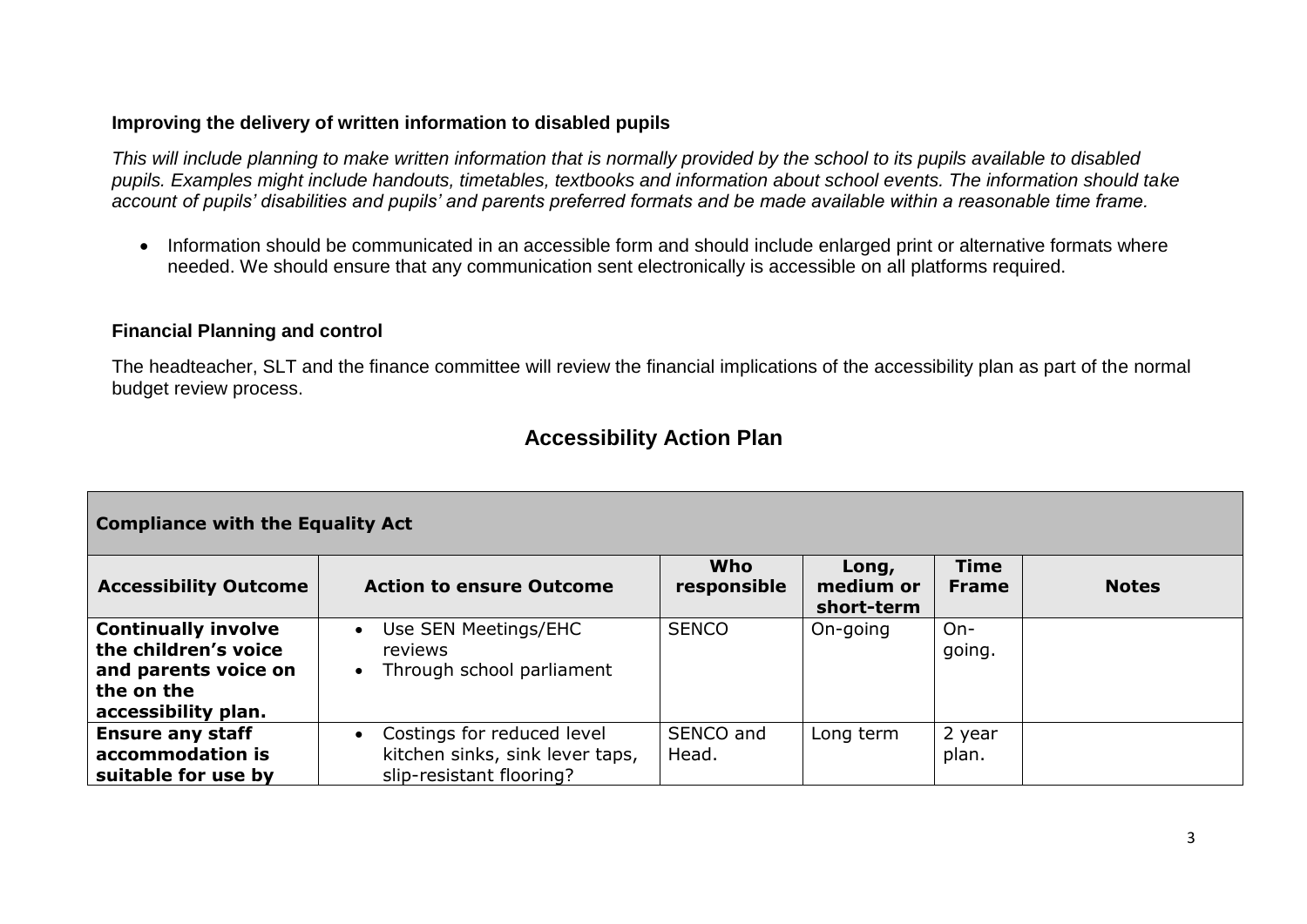| people with<br>disabilities |  |  |  |
|-----------------------------|--|--|--|
|                             |  |  |  |

| Access to the physical environment - statutory                                                                 |                                                                                                                                                                                                                                                         |                                               |                                  |                             |                                                                                                                                                              |  |
|----------------------------------------------------------------------------------------------------------------|---------------------------------------------------------------------------------------------------------------------------------------------------------------------------------------------------------------------------------------------------------|-----------------------------------------------|----------------------------------|-----------------------------|--------------------------------------------------------------------------------------------------------------------------------------------------------------|--|
| <b>Accessibility Outcome</b>                                                                                   | <b>Action to ensure Outcome</b>                                                                                                                                                                                                                         | Who<br>responsible                            | Long,<br>medium or<br>short-term | <b>Time</b><br><b>Frame</b> | <b>Notes</b>                                                                                                                                                 |  |
| <b>Ensure that</b><br>emergency and<br>evacuation systems<br>have both auditory<br>and visual<br>components    | Source advice on how we can make<br>this happen so that the alarm is<br>visual as well as auditory. Ask advice<br>from the vision support team and<br>ASD TEAM.                                                                                         | Lisa Pearce                                   |                                  | By<br>Autumn<br>2021        |                                                                                                                                                              |  |
| <b>Ensure accessible</b><br>signage is used<br>throughout the<br>setting.                                      | LP to engage with PMNAS and<br>Autism Team and Vision<br>Support team to advise most<br>suitable formats.<br>Ensure any signage are also<br>positioned at wheel-chair<br>height<br>Ensure there are tactile signs,<br>braille and signs in large print. | Lisa Pearce                                   |                                  | By July<br>2021             | <b>PMNAS advisor has</b><br>already made<br>contact with vision<br>team, not able to<br>come on site at the<br>moment.<br><b>Check signing in</b><br>tablet. |  |
| <b>Ensure highly visible</b><br>markings are used to<br>ensure safety of<br>pupils with visual<br>impairments. | Repaint yellow markings on<br>the outdoor steps.<br>Add extra yellow markers to<br>$\bullet$<br>the stairs. We have one at the<br>bottom and one at the top but<br>because the carpet is black, it                                                      | Lisa Pearce<br>and Vision<br>Support<br>Team. |                                  | <b>ASAP</b>                 |                                                                                                                                                              |  |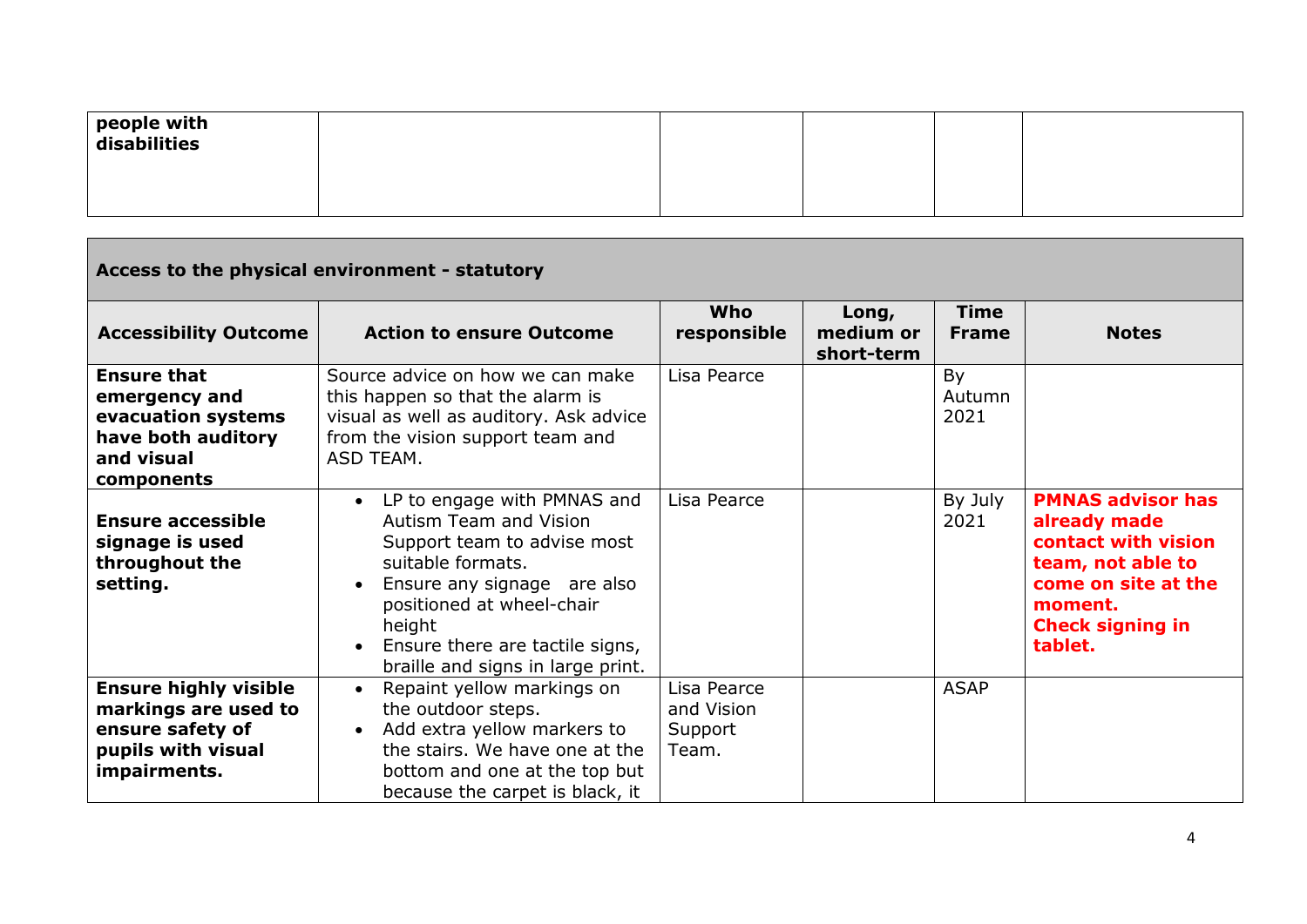|                                                                  | will be difficult to distinguish<br>the edge of the other steps.                                                                                                  |                                                                 |           |                  |                                                                                                                                                                                                                       |
|------------------------------------------------------------------|-------------------------------------------------------------------------------------------------------------------------------------------------------------------|-----------------------------------------------------------------|-----------|------------------|-----------------------------------------------------------------------------------------------------------------------------------------------------------------------------------------------------------------------|
| <b>Ensure plans are</b><br>underway for the<br>replacement lift. | Liaise with Paul Renowden<br>$\bullet$                                                                                                                            | Lisa Pearce<br>Buildings and<br>Maintenance<br>Paul<br>Penowden | Long term | Summer<br>2021   | We have a working lift<br>but we have<br>experienced<br>mechanical issues in<br>the Winter months and<br>have been promised a<br>new lift. The progress<br>on this has been<br>hampered by the Covid<br>restrictions. |
| Ramp the exit route<br>to Y6 classroom.                          | Look into the cost of a<br>$\bullet$<br>portable ramp here (We have<br>already requested a<br>permanent ramp, but the<br>gradient was questioned at the<br>time.) | Lisa Pearce<br>and OT                                           | Long term | By April<br>2021 |                                                                                                                                                                                                                       |

| <b>Ensuring inclusion in the school community</b>                                      |                                                                                                                                      |                           |                                  |                             |              |  |
|----------------------------------------------------------------------------------------|--------------------------------------------------------------------------------------------------------------------------------------|---------------------------|----------------------------------|-----------------------------|--------------|--|
| <b>Accessibility Outcome</b>                                                           | <b>Action to ensure Outcome</b>                                                                                                      | <b>Who</b><br>responsible | Long,<br>medium or<br>short-term | <b>Time</b><br><b>Frame</b> | <b>Notes</b> |  |
| <b>Ensure any</b><br>communication with<br>regards to special<br>events and activities | Advice from the vision and<br>$\bullet$<br>ASD team with regards to best<br>signage to use.<br>Make staff aware that we<br>$\bullet$ | Lisa Pearce               | On-going.                        | By July<br>2021             |              |  |
| is communicated in<br>accessible signage.                                              | should always use accessible<br>signage for events etc.                                                                              |                           |                                  |                             |              |  |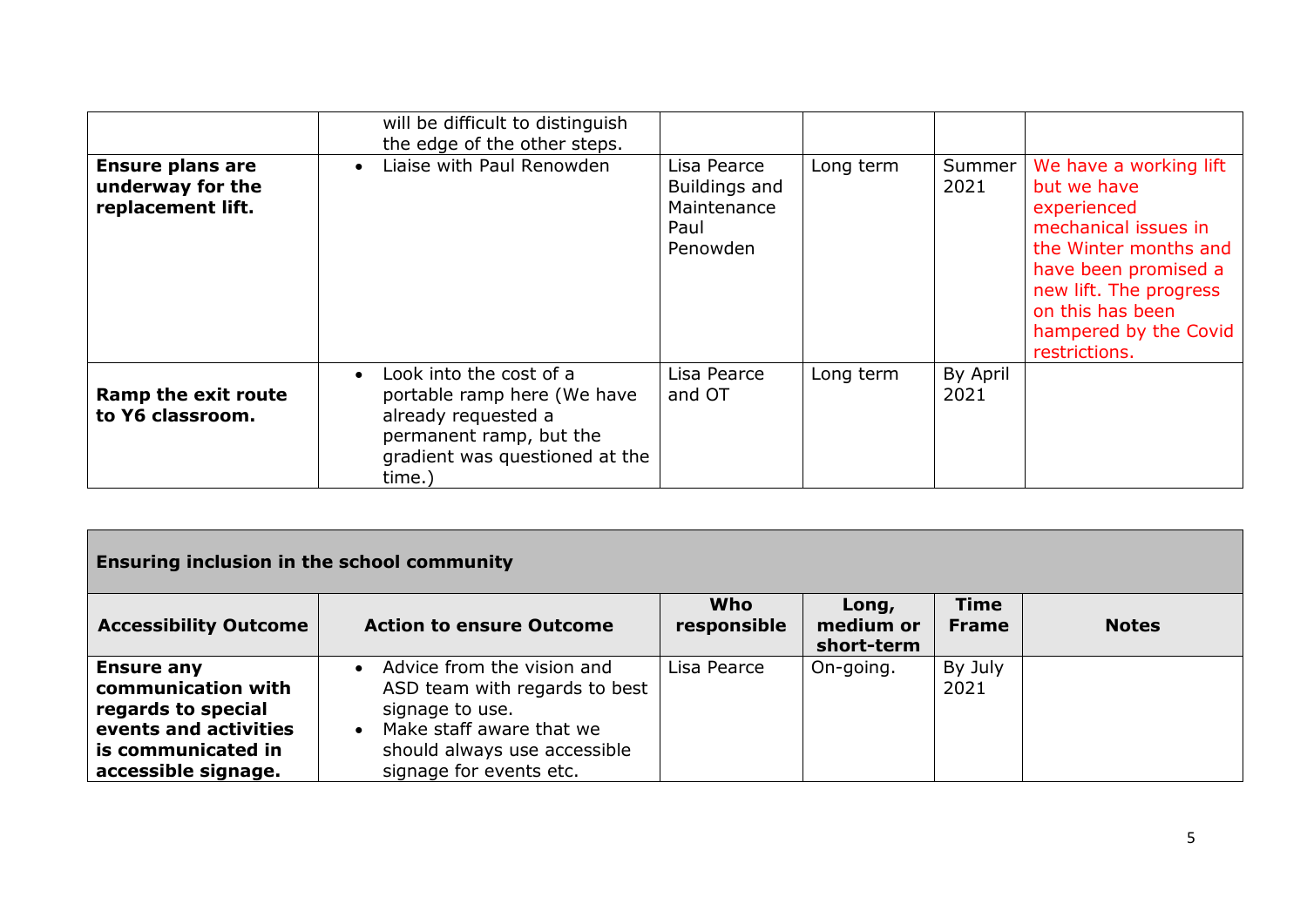| Access to the curriculum - statutory                                                                                                   |                                                                                                                                                                            |                           |                                  |                                                               |                                                                                                                                                                                                                        |  |
|----------------------------------------------------------------------------------------------------------------------------------------|----------------------------------------------------------------------------------------------------------------------------------------------------------------------------|---------------------------|----------------------------------|---------------------------------------------------------------|------------------------------------------------------------------------------------------------------------------------------------------------------------------------------------------------------------------------|--|
| <b>Accessibility Outcome</b>                                                                                                           | <b>Action to ensure Outcome</b>                                                                                                                                            | <b>Who</b><br>responsible | Long,<br>medium or<br>short-term | <b>Time</b><br><b>Frame</b>                                   | <b>Notes</b>                                                                                                                                                                                                           |  |
| Make sure that any<br>home learning<br>activities and tasks<br>are accessible to all.                                                  | Continually reflect on practise with<br>regards to home learning activities<br>especially for children with the most<br>complex needs to ensure<br>accessibility.          | On-going                  | On-going                         | On-going                                                      | We are considering<br>this at all times<br>already. With the<br>Covid Pandemic, this<br>has meant that we<br>need to constantly<br>reflect on how this<br>can be improved for<br>those with the most<br>complex needs. |  |
| Ensure extra time is<br>given to PPA time<br>where staff need to<br>plan for a highly<br>differentiated/individ<br>ualised curriculum. | Discuss PPA timings with SLT<br>$\bullet$<br>to ensure extra time is added<br>for teachers where there is a<br>need for a highly differentiated<br>curriculum for a child. | LP and SLT                | Long term                        | In<br>Summer<br>term with<br>regards<br>to<br>Autumn<br>term. |                                                                                                                                                                                                                        |  |
| <b>Ensure progress</b><br>made for children<br>with SEN is as good                                                                     | Review progress in data drops<br>$\bullet$                                                                                                                                 | <b>LP</b>                 | On-going                         | On-going                                                      | This is currently more<br>difficult to evaluate<br>with the Covid<br>situation.                                                                                                                                        |  |